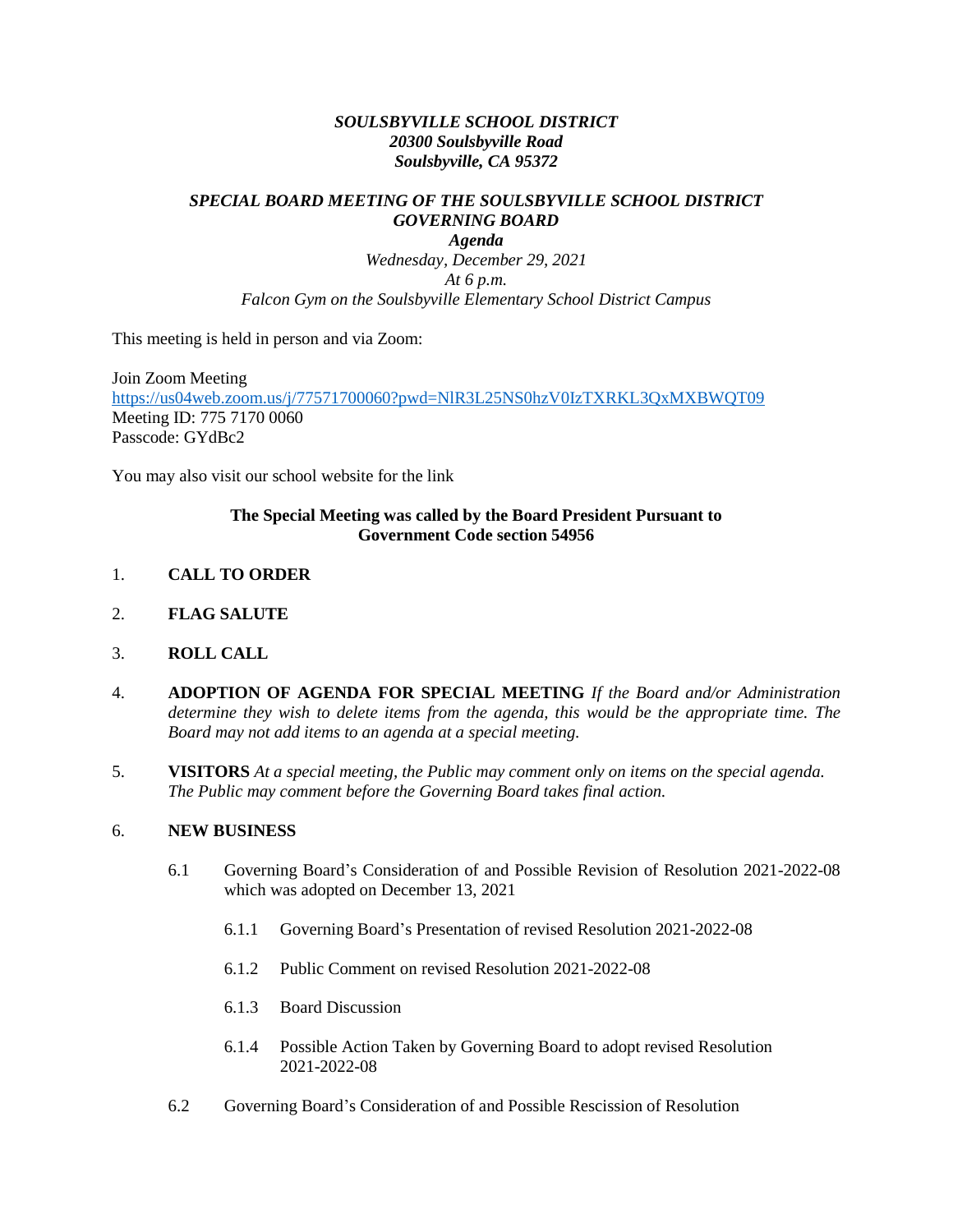2021-2022-08which was adopted on December 13, 2021

- 6.2.1 Governing Board's Presentation of reasons for rescinding Resolution 2021-2022-08
- 6.2.2 Public Comments on Board's proposed recission of Resolution 2021-2022-08
- 6.2.3 Board Discussion

6.2.4 Possible Action Taken by Governing Board to Rescind Resolution 2021-2022-08 adopted on December 13, 2021

## 7. **ADJOURNMENT**

### **ADA NOTIFICATION:**

In accordance with the Americans with Disabilities Act, if you are an individual with a disability and need a special accommodation, please contact Lisa at (209) 532-1419 at least 48 hours in advance. Accommodations may include, but are not limited to, interpreters, assisted listening devices, accessible seating, or documentation in an alternateformat.

## **COMPLIANCE WITH NOTICE REQUIREMENTS**

Notice provided at least 24 hours prior to meeting pursuant to Government Code section 54956:

- Notice posted at same locations as for regular meetings
- Notice emailed to Board Members
- Notice faxed or emailed to Union Democrat
- Notice faxed or emailed to local radio station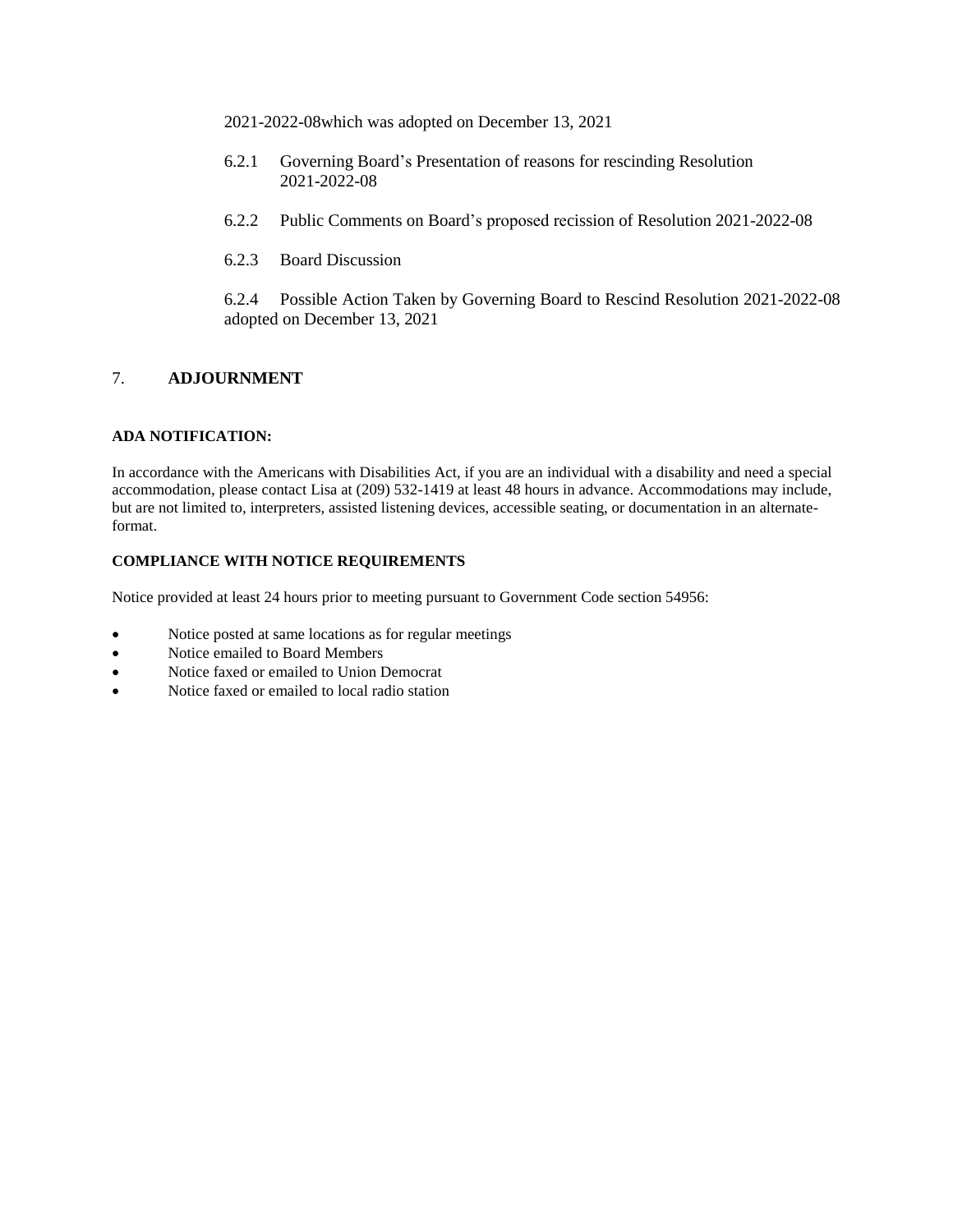## BEFORE THE GOVERNING BOARD OF THE SOULSBYVILLE ELEMENTARY SCHOOL DISTRICT **COUNTY OF TUOLUMNE STATE OF CALIFORNIA**

## REVISED RESOLUTION # 2021/2022-08 IN THE MATTER REGARDING UNIVERSAL INDOOR MASKING, QUARANTINES, AND VACCINES

- $1<sub>1</sub>$ **WHEREAS, the Soulsbyville Elementary School District Governing Board (hereafter** "Governing Board") was elected to represent Soulsbyville Elementary School students and, by extension, their families.
- $2.$ **WHEREAS**, the Governing Board has taken the time to determine the desires and opinions of our school community and Soulsbyville Elementary School staff through surveys, public meetings, etc.
- $3.$ **WHEREAS**, the Soulsbyville Elementary School District (hereafter "District") is an institute of learning and, as such, should be directing its resources and time towards that end, not wasting precious learning time enforcing mandates that are not part of the District's purpose, mission, expertise or goals.

## **MASKING MANDATES**

- 4. WHEREAS, the most recent COVID-19 Public Health Guidance for K-12 Schools in California was adopted by the California Department of Public Health (hereafter "CDPH") on November 24, 2021. The CDPH November 24, 2021, Guidance continues the requirement that students must wear masks while indoors.
- 5. WHEREAS, while the November 24, 2021, Guidance continues to permit schools to offer alternative educational opportunities, the Governing Board understands that any alternative educational opportunity must comply with the indoor masking mandate.
- 6. WHEREAS, the CDPH November 24, 2021, Guidance leaves the District with limited, if no, practical alternative educational opportunity other than Independent Study.
- 7. WHEREAS, the data clearly demonstrates that students have a very low risk of mortality and morbidity from COVID-19.
- 8. WHEREAS, according to the CDE, children with COVID-19 typically have mild to no symptoms if they contract COVID-19.
- 9. WHEREAS, the estimated infection fatality rate for children ages 0-17 from COVID is 0.0002%. In other words, children have a one in a million risk of dying from COVID-19. According to recent studies, the mortality risk for children without serious preexisting conditions is effectively zero.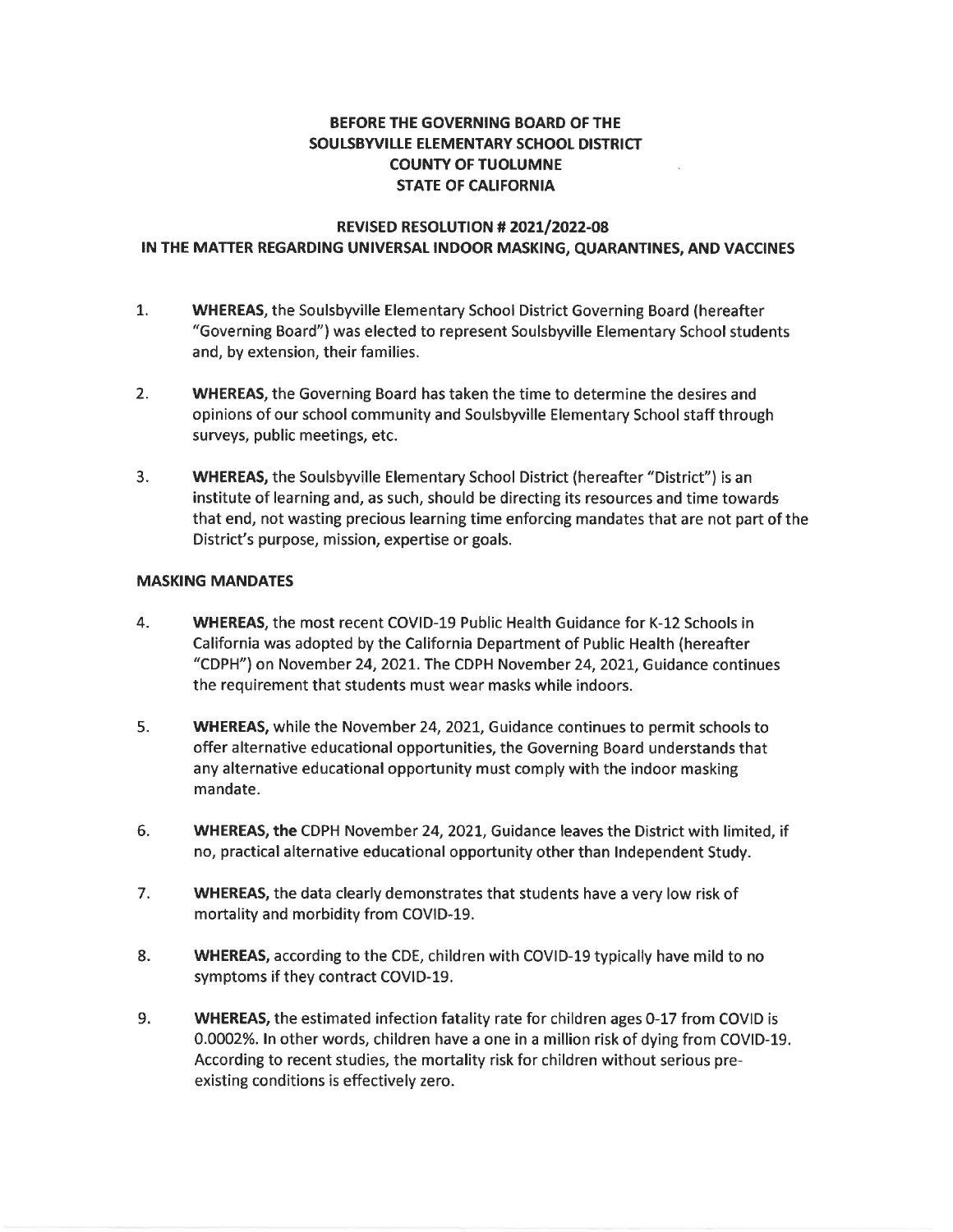- $10.$ **WHEREAS, according to the CDE, over the course of the pandemic, approximately** 49,000 Americans under the age of 18 have died. 335 of those deaths have been from COVID-19. According to CDC, twice as many children have died from pneumonia as from COVID-19 during the same time period. During this same time period, more than 2,000 American children have died in car crashes. Each calendar year, approximately 1,000 children die from drowning. $<sup>1</sup>$ </sup>
- 11. WHEREAS, from an educational perspective, a student's ability to see, appreciate, and communicate through facial expressions is crucial to a student's social development, mental health, and physical well-being. The Governing Board believes that mask wearing may disproportionately impact students who are hearing impaired or who are attempting to learn English as a second language, as the requirement of wearing a mask indoors may impede their ability to process, understand, and emulate spoken language.
- $12.$ WE THEREFORE RESOLVE that the Governing Board is strongly opposed to continuing the universal indoor masking requirement without clear, measureable, definable metrics towards an end point.
- WE THEREFORE DEMAND that CDPH and the Governor of California work together to 13. expeditiously provide realistic and practical guidance for schools which would enable school districts to work with local health officials in defining when and under what conditions the wearing of masks is necessary.

## **QUARANTINE REQUIREMENTS**

- 14. **WHEREAS, quarantines are disruptive to learning.**
- 15. WHEREAS, 39.3% of Soulsbyville Elementary School students have missed eleven or more days of school since the beginning of the 2021-2022 school year due to being quarantined.
- 16. WHEREAS, 41.4% of Soulsbyville Elementary School families interviewed<sup>2</sup> indicated that having their child quarantined has significantly affected their family's commitments and work.
- $17.$ WHEREAS, 72% of Soulsbyville Elementary School families interviewed indicated that quarantine requirements had anywhere from a "somewhat" to a "significant" negative social/emotional impact on their child.

 $\mathbf{1}$ The data for Paragraphs 7 through 10 came from the lawsuit filed by LET THEM BREATHE against Gavin Newsom and a series of other state and public officials. The lawsuit was filed in the San Diego County Superior Court.

 $\overline{2}$ There are approximately 349 families whose children attend Soulsbyville Elementary School for the 2021-2022 school year. 307 of those families participated in the interview process.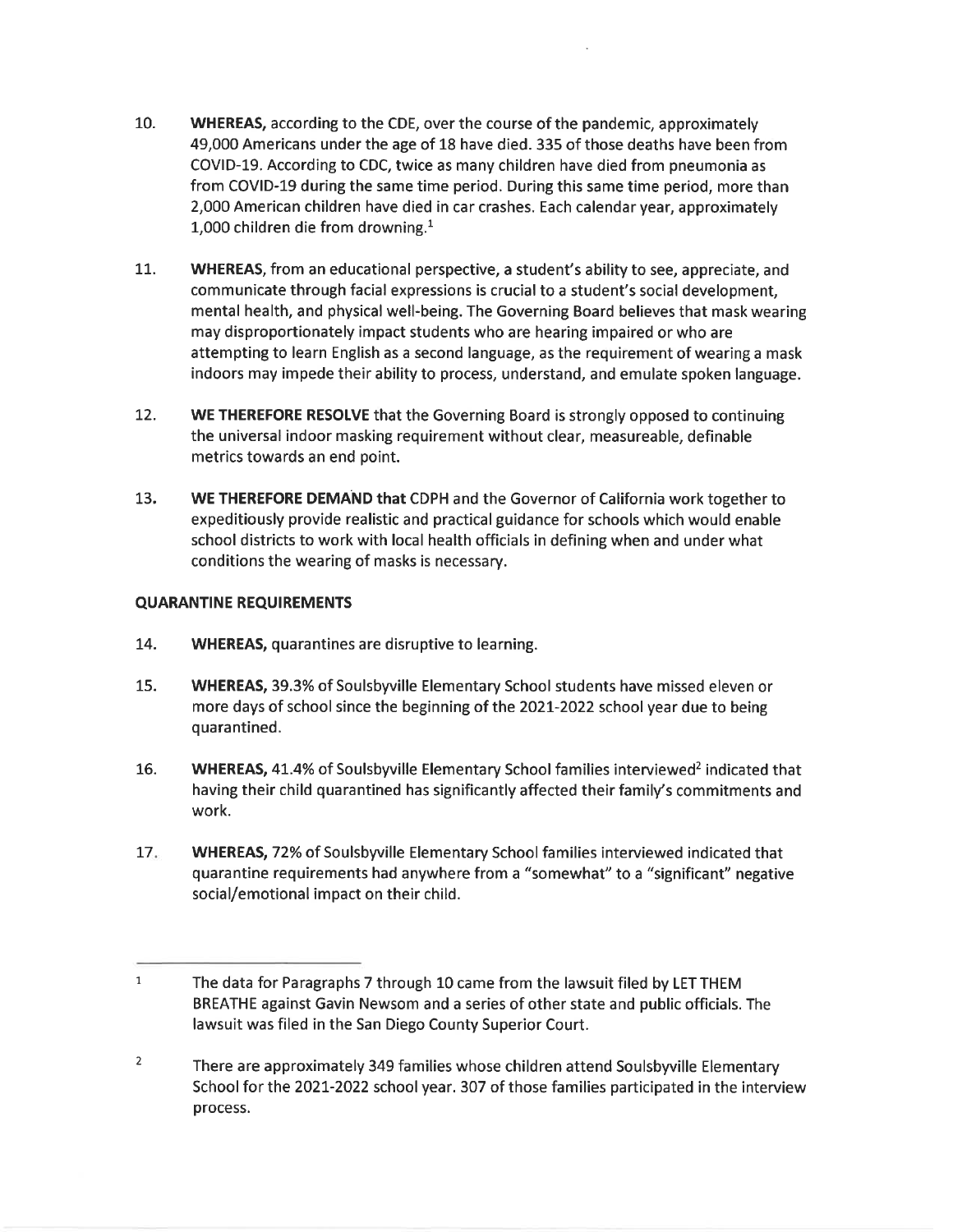- 18. **WHEREAS, only 16% of the Soulsbyville Elementary School families interviewed** indicated that their child's academic needs were being met during their child's quarantine.
- 19. BE IT RESOLVED, the Governing Board and the District will diligently strive to find ways to shorten, minimize and reduce the impact of quarantines on our students and the subsequent loss of learning.

## **MANDATED VACCINATIONS**

- 20. WHEREAS, there are currently 10 mandated vaccines required prior to a student's first admission to a given school, subject only to a narrow medical exemption.
- 21. WHEREAS, the above-mentioned mandated vaccines have been vetted by decades of research and experience, and were originally required solely based on the fact that the benefits far outweigh risks.
- $22.$ **WHEREAS**, the Governing Board strongly believes that parental choice in vaccination and other health decisions is paramount.
- 23. WHEREAS, Health and Safety Code section 120338 provides that any immunizations deemed appropriate may be mandated "only if exemptions are allowed for both medical reasons and personal beliefs." The Governing Board urges the California State Legislature to not modify Section 120338 if the Governor implements his COVID-19 vaccine mandate.
- 24. BE IT RESOLVED that the Governing Board vehemently objects and opposes any forced requirements of new vaccines without personal or religious beliefs exemptions that would allow families and parents options to choose until such time that said new vaccines have been proven to be far more beneficial than any potential risks.
- 25. BE IT FURTHER RESOLVED that the Governing Board will not preemptively implement a vaccine requirement.
- 26. BE IT FURTHER RESOLVED that the Governing Board will do what is in its power to make its collective voice and the voices of our staff, students and families heard to influence local and state lawmakers to provide actual metrics to discontinue universal masking indoors and to keep the above-mentioned vaccine exemptions in place.
- $27.$ BE IT FURTHER RESOLVED that the Governing Board requests the State of California restore local authority to create and implement COVID-19 safety plans including guidelines for masks, quarantines, vaccinations, and the establishment of normal classroom instruction tailored to local conditions.
- 28. BE IT FURTHER RESOLVED that the Superintendent of the District is directed to transmit this Resolution to Governor Gavin Newsom; State Superintendent of Public Instruction Tony Thurmond; Director and State Public Health Officer of the CDPH, Dr. Tomas J. Aragon; Senator Andreas Borgeas; Assemblyman Frank Bigelow; Tuolumne County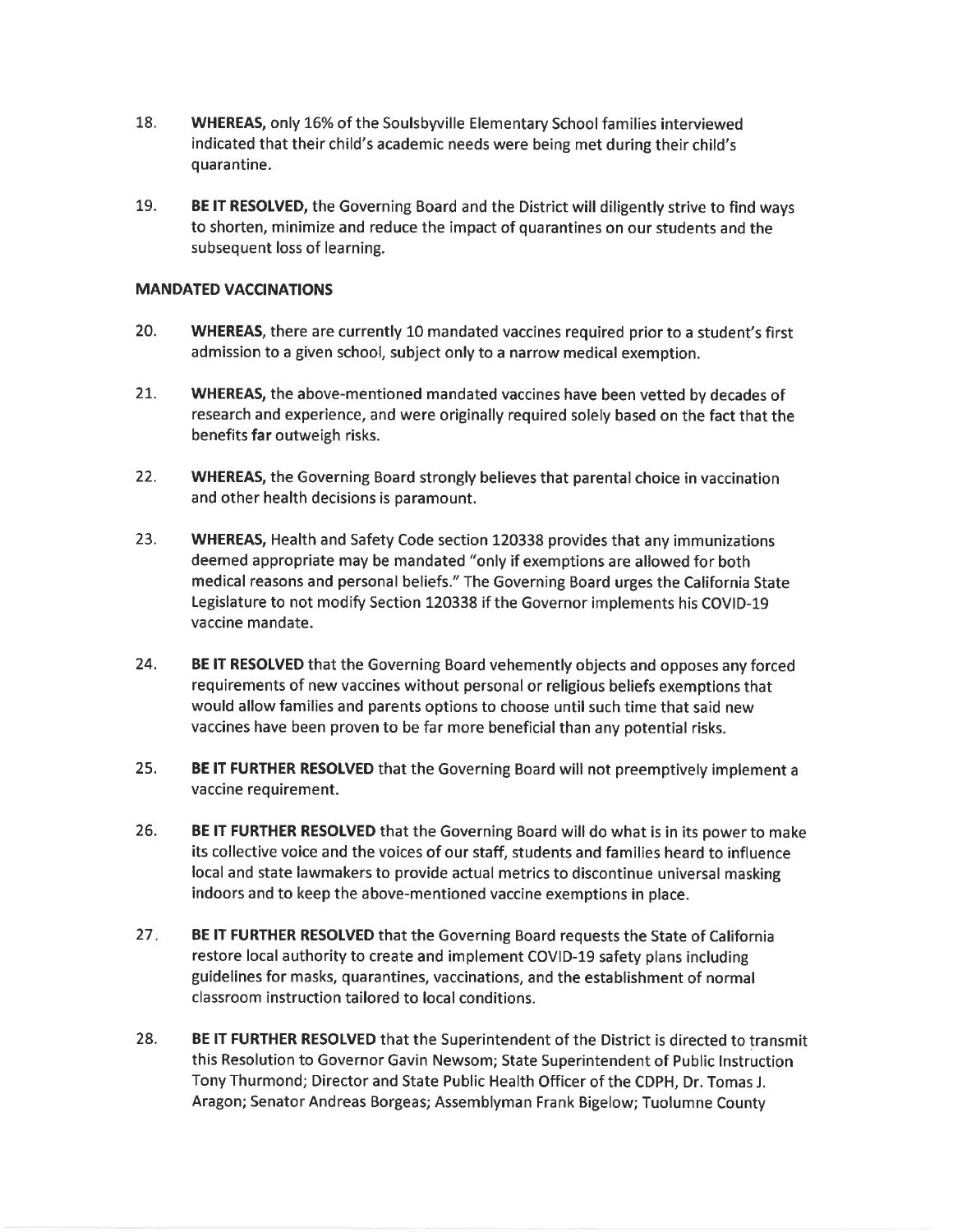Board of Supervisors, Daniel Anaiah Kirk and Ryan Campbell; and Tuolumne County Superintendent of Schools, Cathy Parker; to make known the desires expressed by the Soulsbyville Elementary School District Governing Board regarding public health decisions related to COVID-19.

29. This Revised Resolution shall replace and supersede the Resolution adopted by the Governing Board on December 13, 2021.

The foregoing Revised Resolution was passed and adopted by a roll call vote of the Governing at a special meeting of this Governing Board Board Member held on December \_\_\_\_\_\_, 2021, by the following vote:

AYES:

NAYS:

**ABSENT:** 

**ABSTENTIONS:** 

Date:

**Board Clerk** Soulsbyville Elementary School District **Governing Board**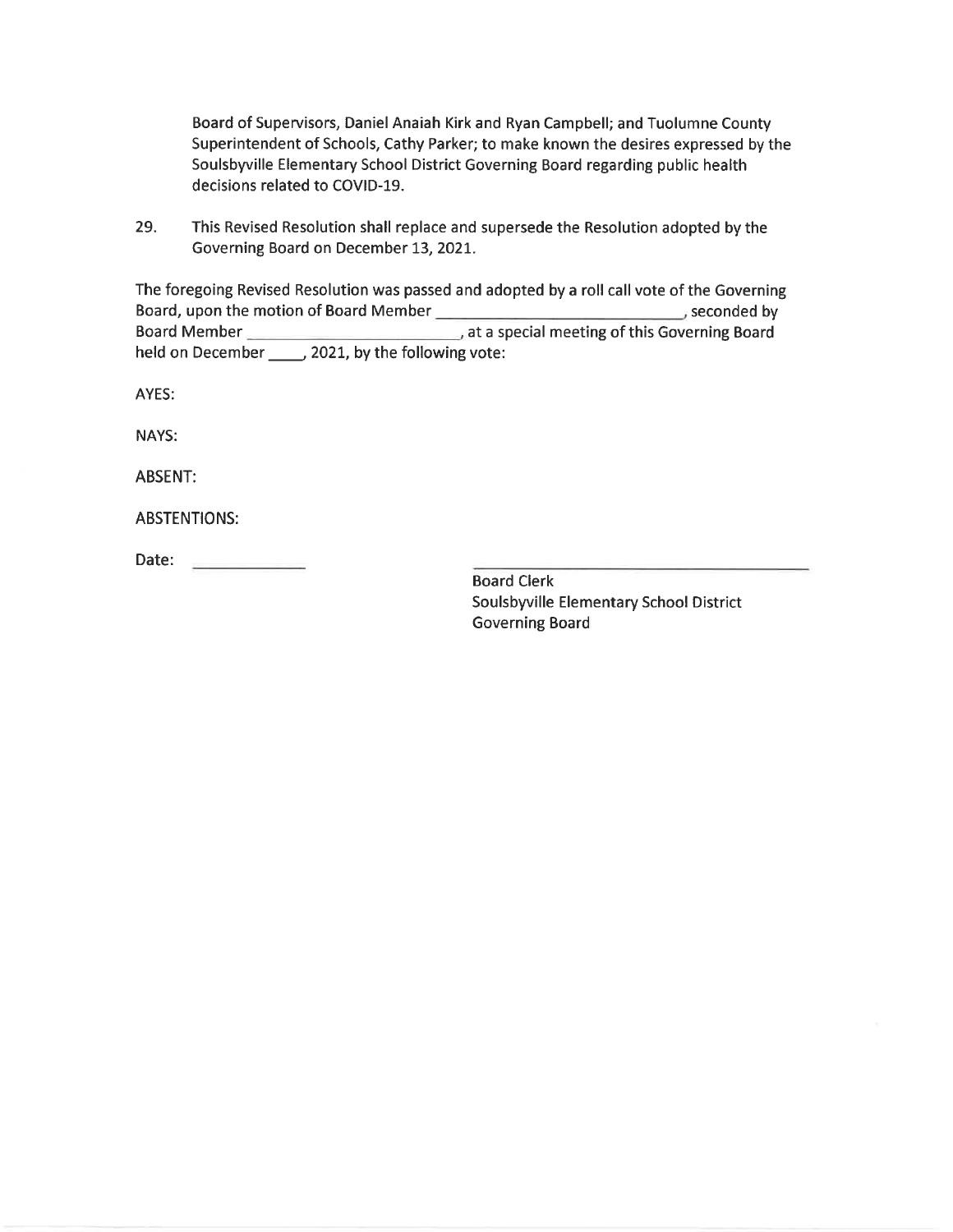

古代

11745 East Telegraph Road Santa Fe Springs, CA 90670 phone 562.478.1410 // fax 562.478.1434 **LEGAL DEPARTMENT** 

December 21, 2021

## Via Email and U.S. Mail

Jeff Winfield, Superintendent Josh Milbourn, School Board President Soulsbyville Elementary School District 20300 Soulsbyville Road Soulsbyville, CA 95372

> Re: Demand that Soulsbyville Elementary School District comply with CDPH masking guidance

Dear Superintendent Winfield and School Board President Milbourn:

I write on behalf of the Soulsbyville Teachers Association.

It has come to my attention that at its December 13, 2021 meeting, the governing board of the Soulsbyville Elementary School District approved a resolution departing from the California Department of Public Health (CDPH) requirement that all K-12 students wear face masks while indoors. I write to demand that the District cease and desist from implementing this unlawful resolution and that it comply with its legal obligation to provide a safe school environment for its students and employees.

The CDPH "COVID-19 Public Health Guidance for K-12 Schools in California" is not optional when it comes to indoor student masking: it provides that "K-12 students are required to mask indoors," with limited exceptions.<sup>1</sup> Indeed, the Board's resolution recognizes that compliance with the masking requirement is "mandatory."

In addition to being mandatory under the law, compliance with the CDPH guidance is critical for the health and safety of students and staff, and for the legal protection of the District. In an August 23, 2021 memorandum to school leaders concerning the "Requirement for Universal Masking Indoors at K-12 Schools,"<sup>2</sup> the CPDH explained in detail how violation of the masking

<sup>&</sup>lt;sup>1</sup> https://www.cdph.ca.gov/Programs/CID/DCDC/Pages/COVID-19/K-12-Guidance-2021-22-School-Year.aspx

<sup>&</sup>lt;sup>2</sup> https://www.cdph.ca.gov/Programs/CID/DCDC/Pages/COVID-19/Requirement-for-Universal-Masking-Indoors-at-k-12-Schools.aspx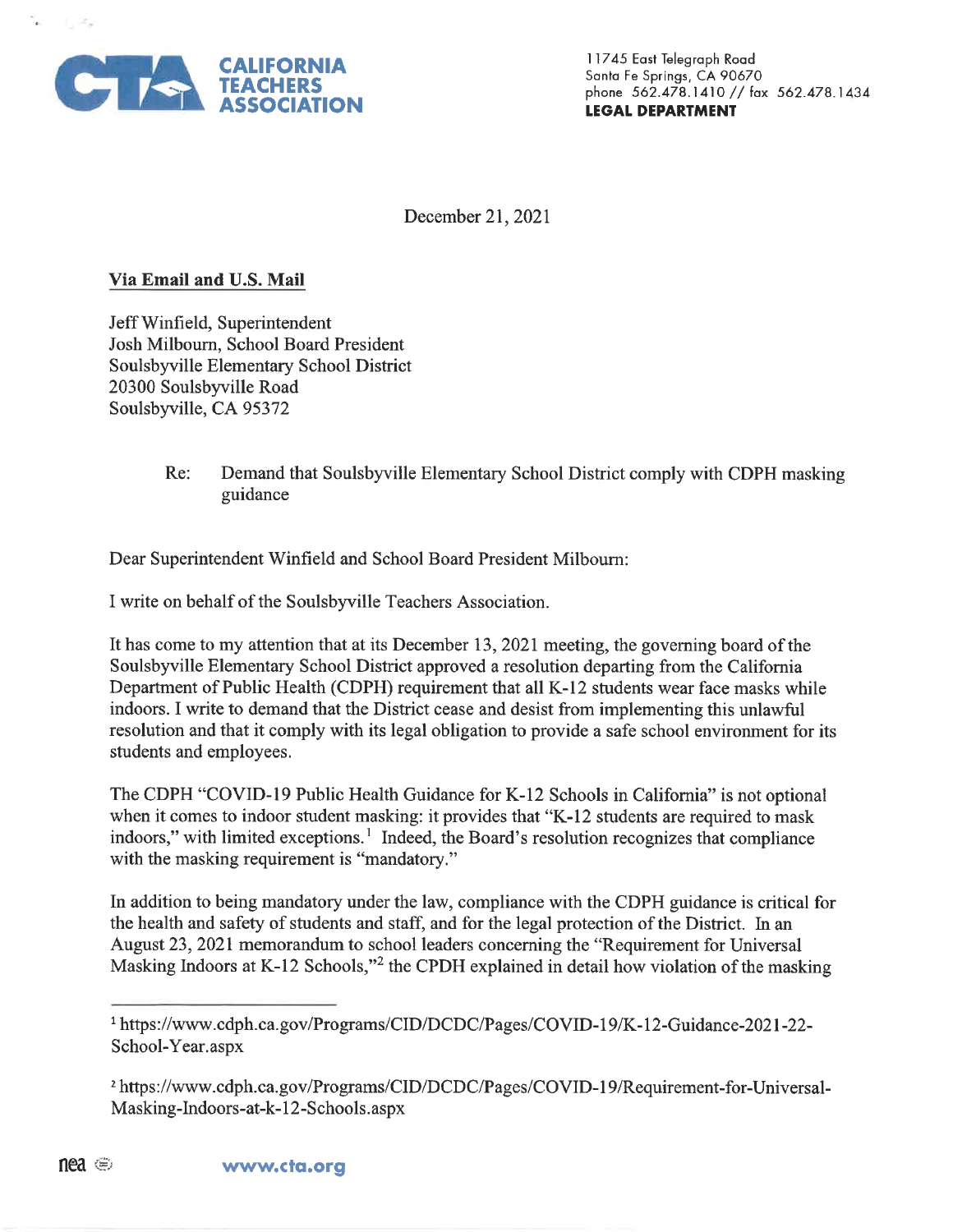December 21, 2021 Page 2

guidance "puts the health and safety of students, staff, and their families needlessly at risk, and also carries significant legal, financial, and other risks."

As the CDPH notes, these risks include the potential for: 1) "significant financial liability if a student or staff member contracts COVID-19 in the absence of universal masking being enforced"; 2) civil lawsuits by families or employees seeking to compel the District to comply with the CDPH guidance; 3) referral of school administrators to the Commission on Teacher Credentialing for disciplinary action for violating a mandatory legal duty; and 4) fines or civil enforcement actions by local health officers. In addition, school districts that fail to enforce the CDPH masking guidance may find themselves without the protection offered by the workers compensation system should an employee contract COVID-19 in the workplace. See Singh v. Southland Stone, U.S.A., Inc. (2010) 186 Cal. App. 4th 338, 366. Likewise, failing to enforce mandatory public health guidance could result in a loss of independent insurance coverage that may otherwise apply to claims brought by employees or members of the public related to COVID-19.

The Association urges the Board to convene a special meeting at the earliest possible opportunity to rescind Resolution 2021/2022-08. If the District does not comply with CDPH guidance and state law, the Association reserves all rights to challenge the District's unlawful conduct by any means available.

Very truly yours,

Jean Shin, CTA Staff Counsel Attorney for Soulsbyville Teachers Association, CTA/NEA

cc (by email): Russ Fulkerson, STA President Kenya Spearman, CTA Staff Consultant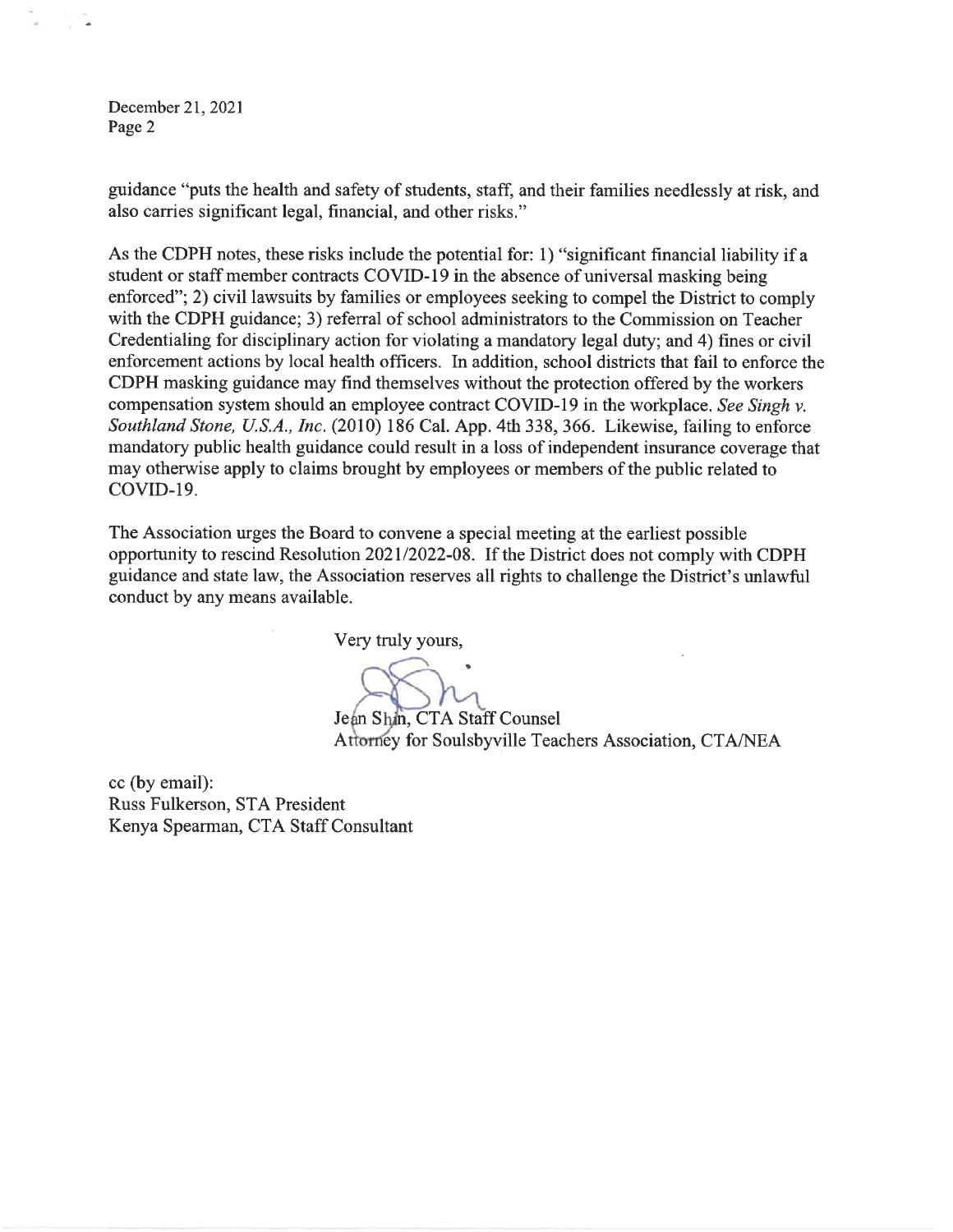

175 Fairview Lane Sonora, CA 95370

Phone: (209) 536-2035 Fax: (209) 533-9513 www.tuolumnejpa.org

## **EXECUTIVE DIRECTOR**

Norma Wallace

## **OFFICERS**

President: Cathy A. Parker Vice President: Jared Critchfield Secretary: Michael S. Chimente Treasurer: Elizabeth Rico

## **MEMBERS**

Alpine County Office of Education Alpine County Unified School District Amador County Office of Education **Belleview Elementary School** Big Oak Flat/Groveland Unified School District Bret Harte Union High School District Calaveras County Office of Education Calaveras Unified School District Columbia Union School District **Curtis Creek School District** Jamestown School District Mark Twain Union Elementary School **District** Sonora Elementary School Sonora Union High School **District** Soulsbyville Elementary School Summerville Elementary School Summerville Union High School **District Tuolumne County Superintendent** of Schools **Twain Harte School District** Vallecito Union School District

December 17, 2021

**Board of Trustees** Soulsbyville Elementary School District 20300 Soulsbyville Road Soulsbyville, CA 95372 jwinfield@soulsbyvilleschool.com

# **Notice of Action Taken by Tuolumne Joint Powers Authority against Soulsbyville Elementary School** District Resolution 2021/2022-08

**Board of Trustees:** 

Tuolumne Joint Powers Authority (JPA) is sending this written notification to Soulsbyville Elementary School District Board of Trustees (Board) that it took action regarding the Soulsbyville Elementary School District (District) Resolution 2021/2022-08 (Resolution) at a special board meeting of JPA on December 16, 2021. At the special meeting where all JPA members were in attendance, JPA took action by a motion, as follows:

The Tuolumne JPA Board will exclude coverage from the Tuolumne Joint Powers layer pool from Soulsbyville School District for any claims, costs, litigation, and any other cost of any nature associated with the Soulsbyville Resolution #2021/2022-08. Furthermore, the Soulsbyville School's membership in the JPA will be reevaluated and recommended for revocation of JPA membership if the resolution is not rescinded before January 3, 2022.

JPA took this action because of the significant risk of exposure to liability created by the Board's passage of the Resolution. The Resolution exposes all members of JPA to significant legal liability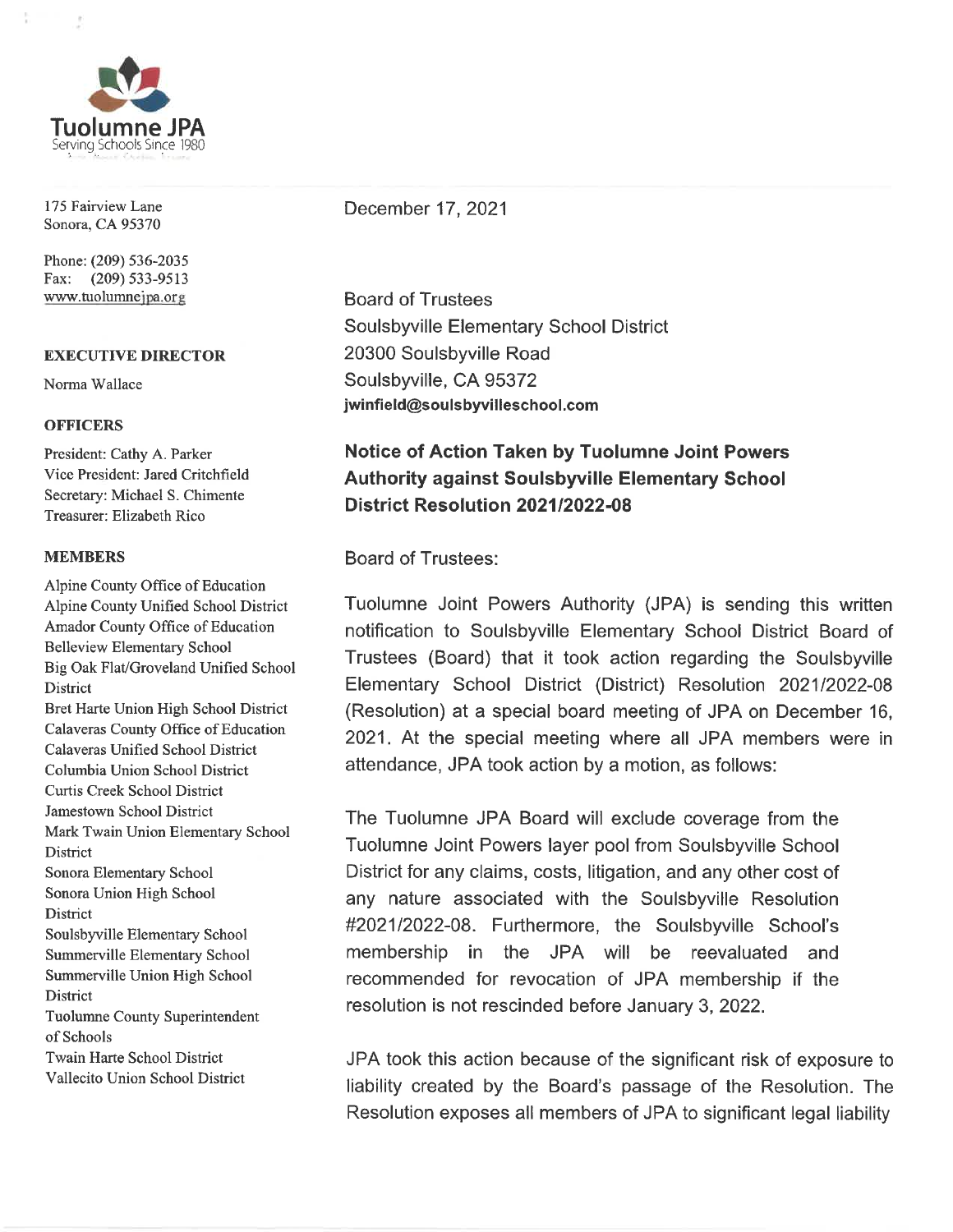because it expressly states that the Board intends to willfully violate the following:

- The California Department of Public Health (CDPH) universal masking  $1<sub>1</sub>$ mandate for students in K-12 schools;
- The Order of the Health Office of the County of Tuolumne Modifying  $2.$ COVID-19 Orders issued on November 29, 2021;
- The California Division of Occupational Safety and Health (CAL/OSHA) 3. COVID-19 Emergency Temporary Standards (ETS); and
- The future CDPH order to require students to be vaccinated against 4. COVID-19.

JPA is highly concerned that the Board fails to understand the legal consequences of the Resolution. To that end, JPA is providing the Board this review of the liability impact the Resolution creates should the District proceed with the Resolution's stated intentions.

## 1. The Resolution Violates the Board's Legal Duties and States the District Will **Violate State and Local Law.**

The governing board's primary responsibility is to act in the best interest of every student in the District. (BB 9005.) School leaders, including governing boards, may not refuse to enforce a public health directives' order because they have legal duties to protect the health and safety of students attending school. (See Cal. Const. art. 1, section 28 Ipublic school students and staff "have the inalienable right to attend campuses which are safe. secure and peaceful"].) Courts have long recognized that school leaders have a heightened duty of care to protect the health and safety of students under their supervision. All Board members prior to entering upon the duties of their office are required to take the oath or affirmation required by California Constitution, Article 20, section 3, affirming that they will follow the state constitution. (BB 9224.)

#### A. The Resolution States the District Will Violate the CDPH Universal Masking Mandate for Students and the Cal/OSHA ETS by Allowing Students on **District Sites Without Masking.**

State law authorizes the CDPH to "take measures as are necessary to . . . prevent [the] spread" of communicable diseases such as COVID-19 (Health & Safety Code section 120140). The Guidance was issued pursuant to a June 11, 2021 State Health Officer Order, expressly based on that statutory authority. The Legislature has expressly authorized CDPH to issue mandatory public health directives carrying the force of law to prevent the spread of communicable disease, including COVID-19, and the Guidance was issued pursuant to that authority. (Emphasis added.)

CDPH Guidance for K-12 Schools (Guidance) requires mandatory universal masking indoors in K-12 settings--both public schools and private schools--with limited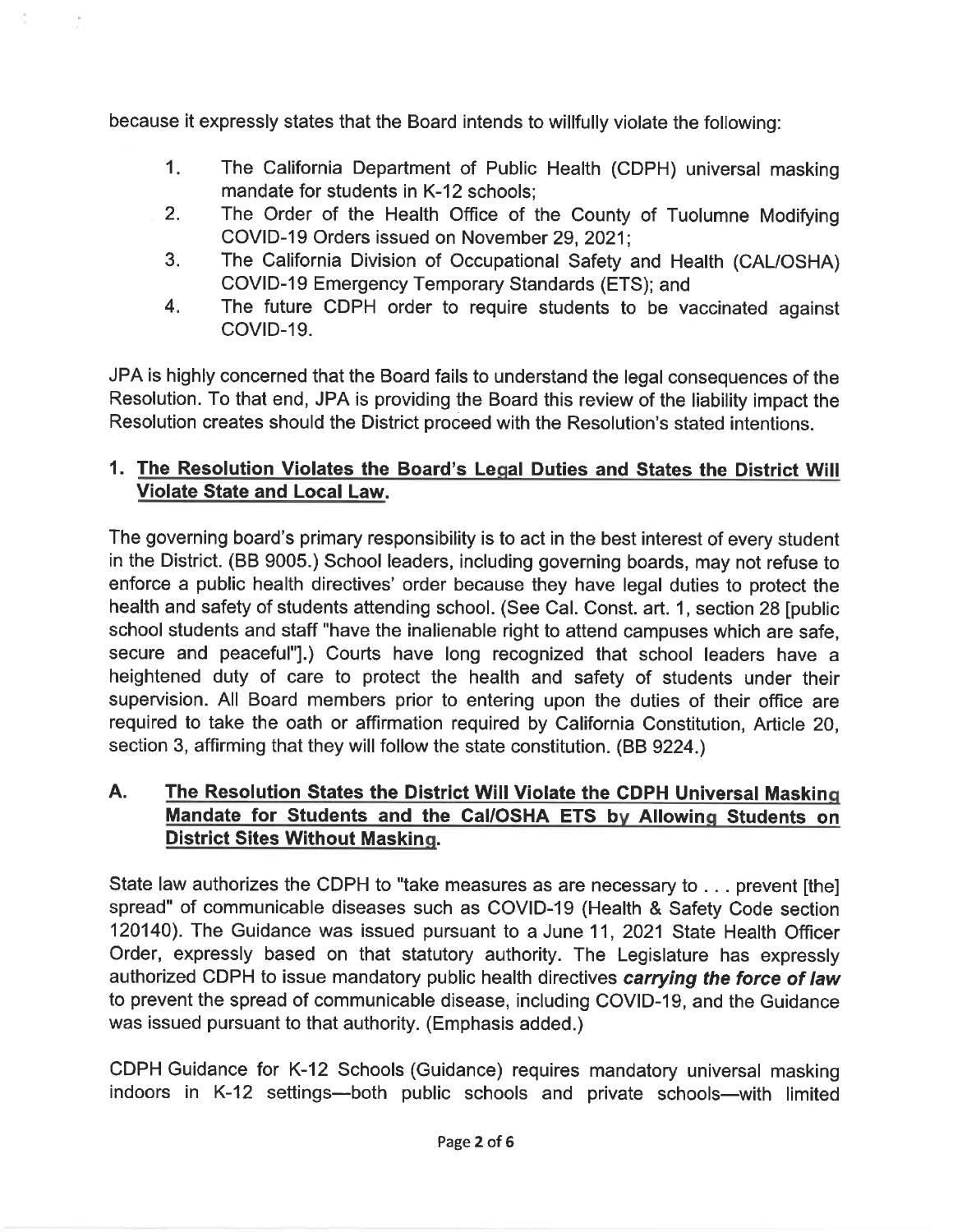exemptions as specified in the general Guidance for the Use of Face Coverings. Relevant here, the Guidance also requires schools to "develop and implement local protocols to enforce the mask requirements. . . . Under this provision, schools retain flexibility to tailor the protocols for enforcing the mask requirement to their local circumstances. [Schools] do not have discretion or authority to opt out from enforcing the requirement.<sup>1</sup> (Emphasis added.)

Paragraph 7 of the Resolution states that the District plans to "make masking for student's a decision left to the parents or guardians of those students, effective January 3, 2022." This is an express statement that the District intends to violate a public health order that has the same force and effect of law. Willful action by the Board and District to violate a public health order is a misdemeanor that can pursued by the local public health officer.

Paragraph 8 of the Resolution goes on to specifically state the District will direct certificated employees that they may not enforce the student masking mandate. Directing certificated employees that they may not enforce the mask mandate jeopardizes these employees' credentials. Certificated individuals—including school administrators—may be subject to referral to the Commission on Teacher Credentialing for disciplinary action for violating a mandatory legal duty to implement the masking requirement and knowingly exposing students to preventable harm. (See Education Code section 44421 [authorizing discipline for "refusal to obey . . . laws regulating the duties of persons serving in the public school system"].) Labor Code section 1102.5(c), prohibits any person acting on behalf of the employer and the employer from retaliating against an employee for refusing to participate in an activity that would result in a violation of state or federal statute, or a violation of or noncompliance with a local, state, or federal rule or regulation.

Allowing students to be present at school without masking increases the likelihood of students and staff being exposed to COVID-19 at District sites. Cal/OSHA has regulatory authority to issue citations and fines against employers for failure to provide employees with safe working conditions. This willful failure to comply with state law can also subject schools and school officials to fines and civil enforcement action by the local health officers pursuant to Health and Safety Code section 120175. The local public health officer's authority includes the authority to order closure of schools, which would result in a full loss of ADA funding to the District for the duration of the closure.

#### **B.** The Resolution States the District Will Violate the Local Public Health Order on Isolation Protocols and the Cal/OSHA ETS by Only Requiring Quarantine Protocols to Apply to Persons Who are Symptomatic.

Pursuant to the Order of the Health Officer of the County of Tuolumne Modifying COVID-19 Orders (Local Order):

<sup>&</sup>lt;sup>1</sup> Notably, this legal authority is specifically cited in the Resolution at paragraph 4.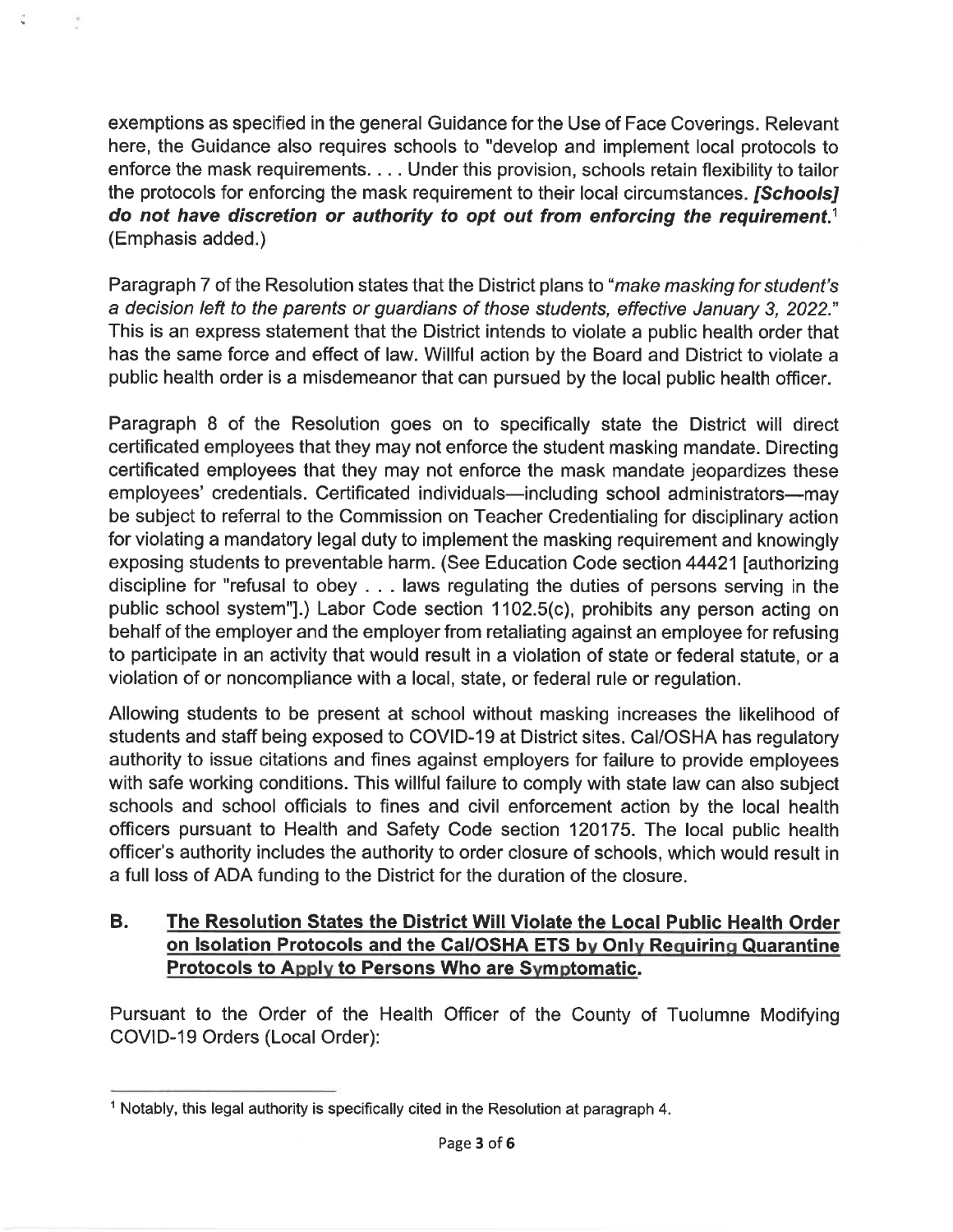- $1<sub>1</sub>$ "All persons residing in the County of Tuolumne and who test positive for the virus that causes COVID-19 shall:
	- Isolate themselves until ten days after onset of symptoms and one a. day after cessation of fever without use of fever-reducing medications.
	- $b.$ This isolation period may be extended to twenty days if the person has continued symptoms that have not improved or have worsened by the tenth day of symptoms.

The Local Order requires isolation for all persons who test positive for COVID-19, and does not limit it only to persons who are symptomatic. This Local Order has the force and effect of law and violation of it is a misdemeanor. Cal/OSHA ETS also requires employers to exclude employees from the workplace who have had close contact with a person confirmed positive to COVID-19.

The Resolution states at paragraph 12 that "quarantine protocols will be limited to those exhibiting symptoms of COVID-19." This is an express statement that the District intends to violate both the Local Order and the Cal/OSHA order by only requiring persons in the school setting to quarantine away from District sites if they are experiencing symptoms. This makes it highly likely that staff and students may be exposed to COVID-19 while at District sites, and increases the potential for an outbreak situation to occur.

#### C. The Resolution States the District Intends to Not Enforce the Future Order to **Require Students to be Vaccinated Against COVID-19.**

At paragraph 17 of the Resolution, it states the District "will not enforce or preemptively implement a vaccine requirement." This is another express statement by the Board that the District intends to violate a future state law.

Currently, the order that will require students to be vaccinated against COVID-19 has not been issued because the FDA has not issued full approval of any vaccine for either grade span ages K-6 or 12-15. Until the Governor or CDPH issues and order and this triggering event occurs, there is no requirement for students to be vaccinated against COVID-19. The FDA only recently issued emergency use authorization for K-6 students. It is unknown when the FDA will give full authorization of any vaccine for elementary age students.

When full FDA approval of a vaccine for K-6 students is issued, the Governor has announced that the COVID-19 vaccine will be added to the list of required vaccinations for students via the CDPH rule-making process. This process requires CDPH to publicly issue rules and regulations for the requirement that must include an exemption based on personal beliefs. The Resolution's statement at paragraph 16 indicates the Board and District will not enforce a student vaccination requirement that does not include a personal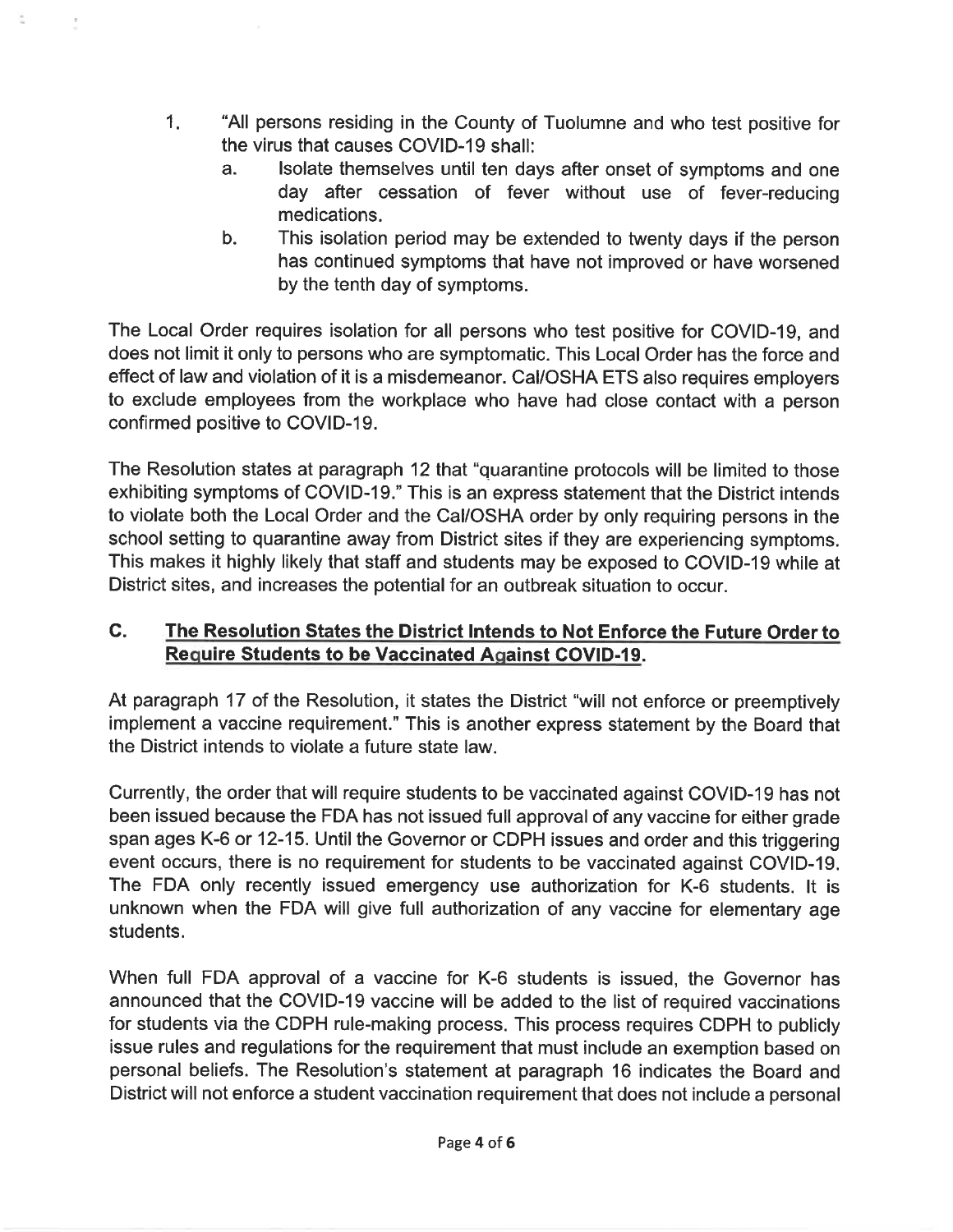belief exemption. All information currently available indicates that the future order will in fact include a personal belief exemption. This makes the Resolution's stated intention to violate a future state order both inappropriate and unnecessary.

i ya

## 2. The Resolution Jeopardizes the Board Members and District's Liability **Coverage Through SISC.**

Generally, board members are provided liability insurance coverage while acting within the scope of their office or employment in accordance with Education Code section 35208. However, a board member may only be protected from liability for their acts or omission when those acts or omissions are in conformity with federal, state, and local laws. (BB 9260.) A board member's protection from liability shall not apply when . . . the board member acted with willful or criminal misconduct, gross negligence, recklessness or a conscious, flagrant indifference to the harmed person's right to safety. (Id.)

The Board's passage of the Resolution is likely both willful violation of its primary responsibility to students and willful or criminal misconduct because the stated intention is to violate state and local laws. This willful misconduct likely places the Resolution outside of the Self-Insured Schools of California (SISC) Liability Memorandum of Coverage (MOC) No SLP 7121 22 in the following ways:

- It puts at risk coverage that would otherwise be available to the District absent the passing of the resolution.
- It creates the potential for "out of pocket" expenditures to be incurred by the District that would otherwise be covered by SISC absent the passing of the resolution.
- It puts at risk coverage that would otherwise be available to the board members of the District absent the passing of the resolution.
- It creates the potential for "out of pocket" expenditures to be incurred by board members that would otherwise be covered by SISC absent the passing of the resolution.
- It creates the potential of exposure to "punitive" damages, not covered by SISC under any circumstances, to board members as the result of the passing of the resolution.
- It creates the potential for criminal liability on the part of individual board members as this Resolution represents a willful violation of a public health order.
- It creates the potential of increased scrutiny by future joint powers authorities and/or excess insurers who would otherwise be considering the District for membership into any future program.

In order for a claim to be considered for coverage, there must be demonstration of an "occurrence". As defined in the MOC "occurrence" means:

"An accident or event, including continuous or repeated exposure to conditions which results in injury or damage during the coverage period to which this memorandum applies; provided such injury or damage is neither